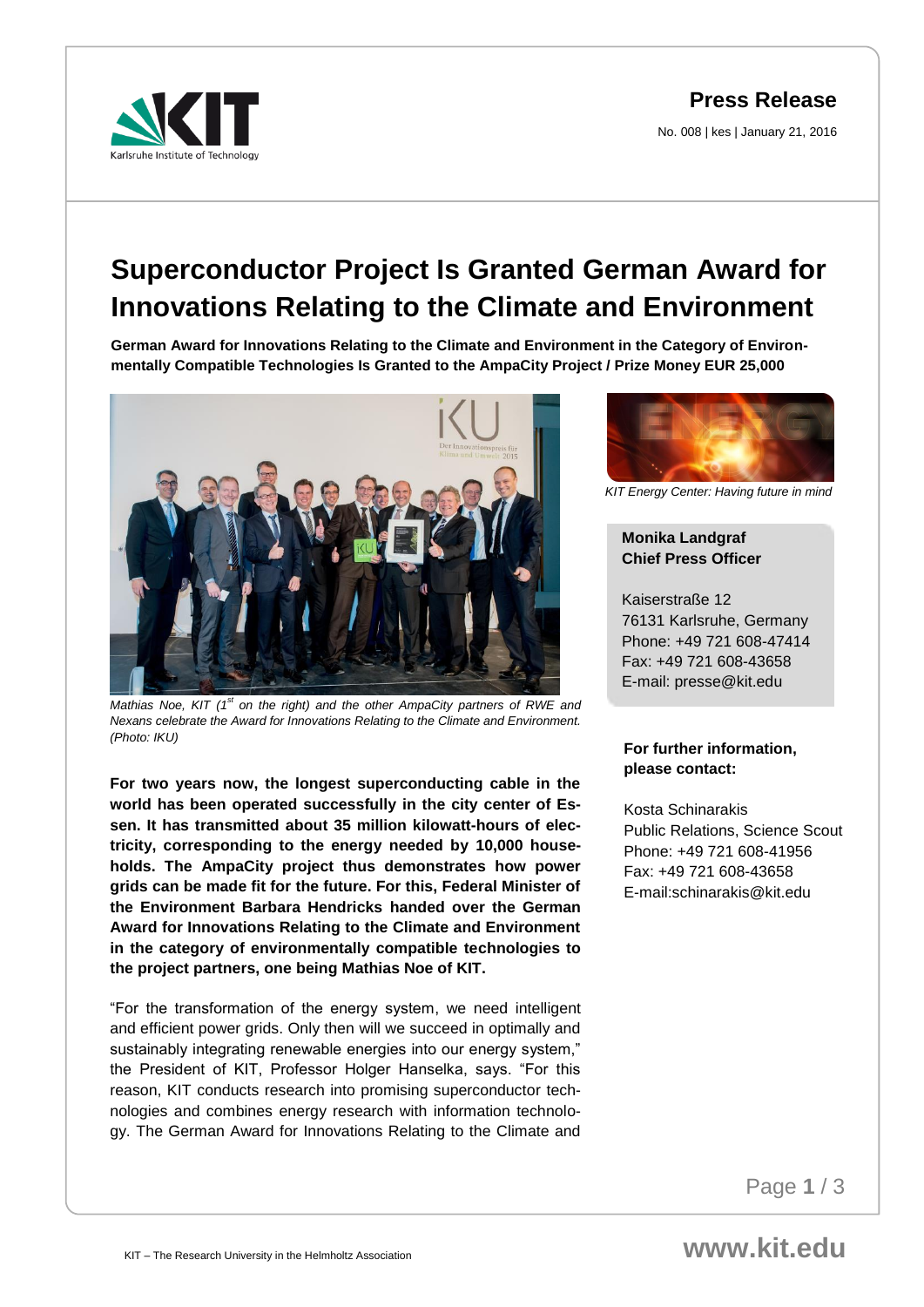No. 008 | kes | January 21, 2016



Environment that has now been granted to AmpaCity with KIT being the research partner encourages us in our determination to proceed on this way."

"AmpaCity demonstrates that high-temperature superconductivity has made its way from an idea winning the Nobel Prize to industrial application," Professor Mathias Noe, KIT, explains. "I am very pleased that this milestone is honored by the German Award for Innovations Relating to the Climate and Environment."

High-temperature superconductivity, i.e. zero-resistance electricity transport at -200°C instead of -270°C goes back to research conducted by Alex Müller and Johannes Georg Bednorz. For their work, they were granted the Physics Nobel Prize in 1987. Thanks to the properties of the superconducting material, a special ceramic, and its cooling to -200°C, the cable is turned into an ideal electric conductor. Compared to conventional cables, the modern superconducting cable can transmit five times the amount of electricity per cross section. In Essen, the 10,000 volt superconducting cable replaces a conventional 110,000 volt line on a length of one kilometer. Since its commissioning on April 30, 2014, the cable has transmitted about 35 million kilowatt-hours of electricity, which corresponds to the energy needed by 10,000 households.

Prior to the AmpaCity project, KIT made a detailed study of the technical feasibility and economic efficiency of the use of superconductor technology on the urban medium-voltage level. Superconducting cables are the most sensible solution to reduce the use of high-voltage cables in urban grids. The grid structure is simplified and transformer stations needing considerable resources and areas are no longer required. Although high powers in inner cities can also be transmitted by copper medium-voltage cables, which is very costefficient, the associated ohmic losses are much higher. According to the study, use of 10,000 volt superconductors in urban distribution grids and dismantling of the high-voltage system would enhance efficiency in the medium term and lead to a leaner grid, decreased operational maintenance costs, and reduced area consumption.

The AmpaCity project partners are RWE as the network operator, the cable manufacturer Nexans that did not only supply the energy cable, but also a superconducting short-circuit current limiter for test operation, and Karlsruhe Institute of Technology (KIT) that accompanies the field test scientifically. The Federal Ministry for Economic Affairs and Energy (BMWi) contributed funds in the amount of EUR 5.9 million to the total budget of EUR 13.5 million.